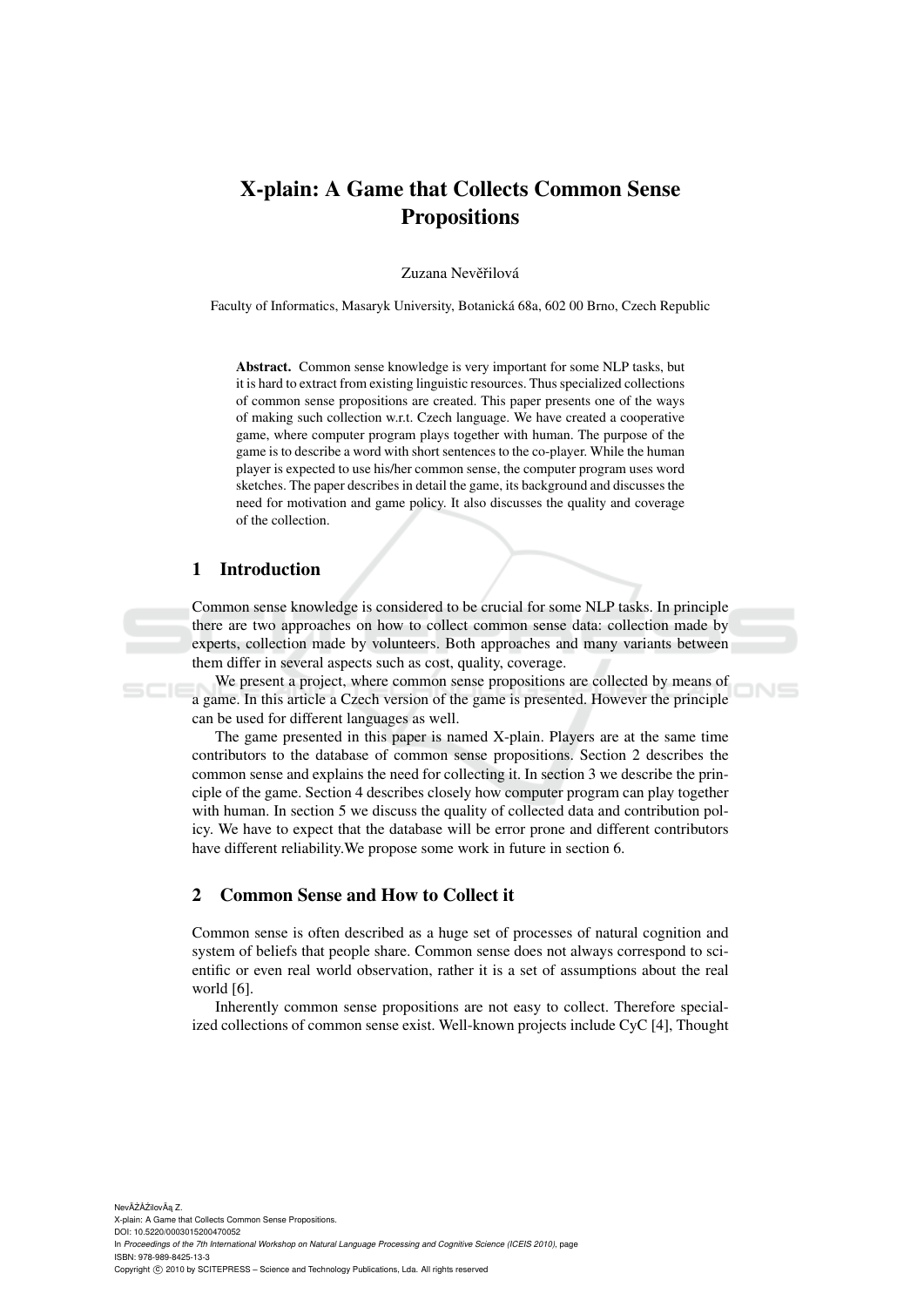Treasure [5] (both expert-made) or Open Mind Common Sense Initiative [8] (volunteermade)

The game Verbosity [10] proposes another way of collecting common sense propositions. All mentioned projects contain mainly data in English language. This paper refers about a game similar to Verbosity, but with different engine. Its main purpose is to create a collection of common sense propositions in Czech language.

#### 3 **Game Principle**

X-plain has analogy in board games such as "Taboo<sup>TM</sup>". It is a cooperative game for two players. The principle is that a random word (called *secret word*) is displayed to one player (narrator) and s/he has to explain it to the second player (guesser). The guesser has to say (or write down) the exact word.

In X-plain the guesser tries to guess the word with apparently unlimited number of tries. When s/he is successful, the score is increased and next turn the roles swap. When the narrator is not able to describe the *secret word* or the guesser is not able to reveal it, they can pass on the word. Next turn the roles swap but the score stays unchanged. The game is time limited to 3 minutes.

In X-plain there are different *relation types* that together with the *secret word* and the *object* make sentence templates, e.g.  $X$  is kind of Y. Currently there are following relation types:

```
- can_have_property
```

```
has part
```

```
- is_part_of
```

```
is_a_type_of
```

```
- is_used_for
```

```
- can_be_used_for
```
- can\_be\_likely\_found
- is the opposite of
- is similar to
- is related to
- using

At first relations were selected according to Verbosity. Afterwards the list was adapted to Sketch Engine outputs (see subsection 4.2). These relations are considered to be easy to understand, however it seems that players attach significant importance to secret words and objects and not to relations (see section 5).

Secret words were selected randomly, one-meaning words are preferred. The list is continuously adapted, as the words are examined by human players and Sketch Engine ("difficult" words are rejected), see section 5.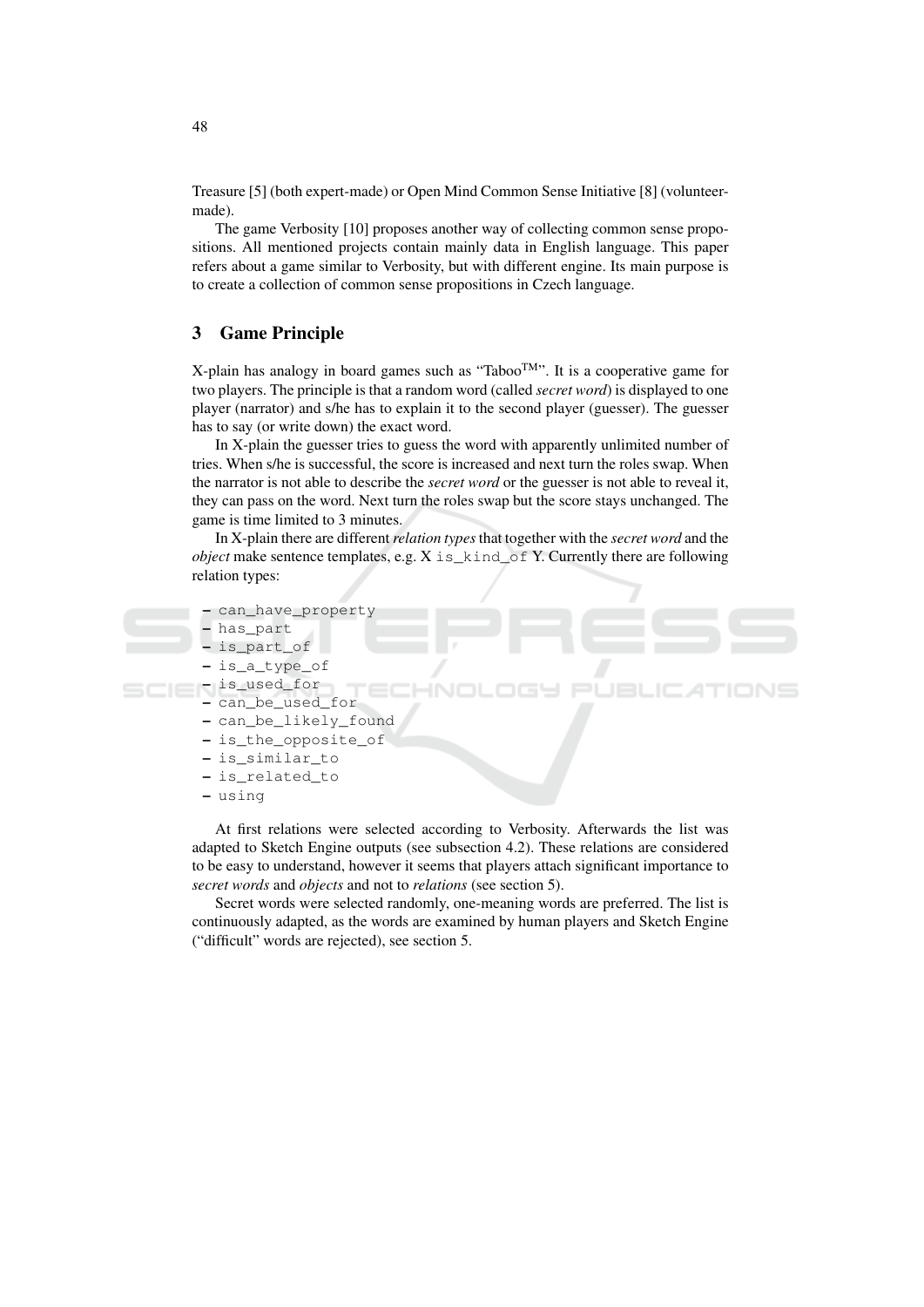| Skóre: 0 |                                   |                    |  |       |  | 8      |
|----------|-----------------------------------|--------------------|--|-------|--|--------|
|          | Popište spoluhráči slovo kometa   |                    |  |       |  | 2:26.7 |
|          | se skládá z                       | lohon<br>napovědět |  |       |  |        |
|          | je součástí                       | napovědět          |  | liška |  |        |
|          | je druh                           | napovědět          |  |       |  |        |
|          | je určená k/na/pro                | napovědět          |  |       |  |        |
|          | se nejčastěji nachází blízko/v/na | napovědět          |  |       |  |        |
|          | nevím, další slovo                |                    |  |       |  |        |

Fig. 1. Screenshot (part) from X-plain: narrator (human) has to describe the word "kometa" (comet). On the left s/he has to fill the following sentence templates: se skláda z (has part); je součástí (is part of); je druh (is a type of); je určená pro/k/na (is used for); se nejčastěji nachází blízko/v/na (can be likely found). S/he types: "... se skládá z ohonu" (... has part tail). On the right the guesser (computer) tries to guess the *secret word*: "liška" (fox), "kůň" (horse).

#### **Game Background**  $\overline{\mathbf{4}}$

There is a significant difference between X-plain and Verbosity: in Verbosity two human players (that are chosen randomly from on-line players) play together, whether in Xplain human plays with computer program. The program has to take role of the second player. The program's "knowledge" is based upon two resources: previous contributions and word sketches.

X-plain is a web-based application where server side is programmed in PHP<sup>1</sup>. Client side uses Javascript and AJAX<sup>2</sup> for better comfort. Thus players do not have to install special software. Contributions from human narrators are stored in MySOL<sup>3</sup> database in form of triple (subject, relation, object) together with its number of occurrences. Explanations given by computer program are not stored because they result from the database itself or from the Sketch Engine (see subsection 4.1). TIONS

## 4.1 Word Sketches

Word sketch [2] is made from corpus using grammar patterns. It groups together words playing the same grammatical role in sentences. The Sketch Engine [3] is supplied with grammatical relations for the requested language.

Grammatical relations for Czech include three types: symmetric, dual and trinary (explained in detail in [1]). For Czech language the words are in grammatical relations such as:

- coord words in coordination, typically nouns connected by conjunctions "and", "or". This relation is symmetric.
- prec\_<preposition> the word followed by <preposition> and X. This relation is trinary.
- a modifier adjective word modifier. This relation is dual to modifies.

 $1$  http://www.php.net

<sup>&</sup>lt;sup>2</sup> Asynchronous Javascript And XML

 $3$  http://www.mysql.com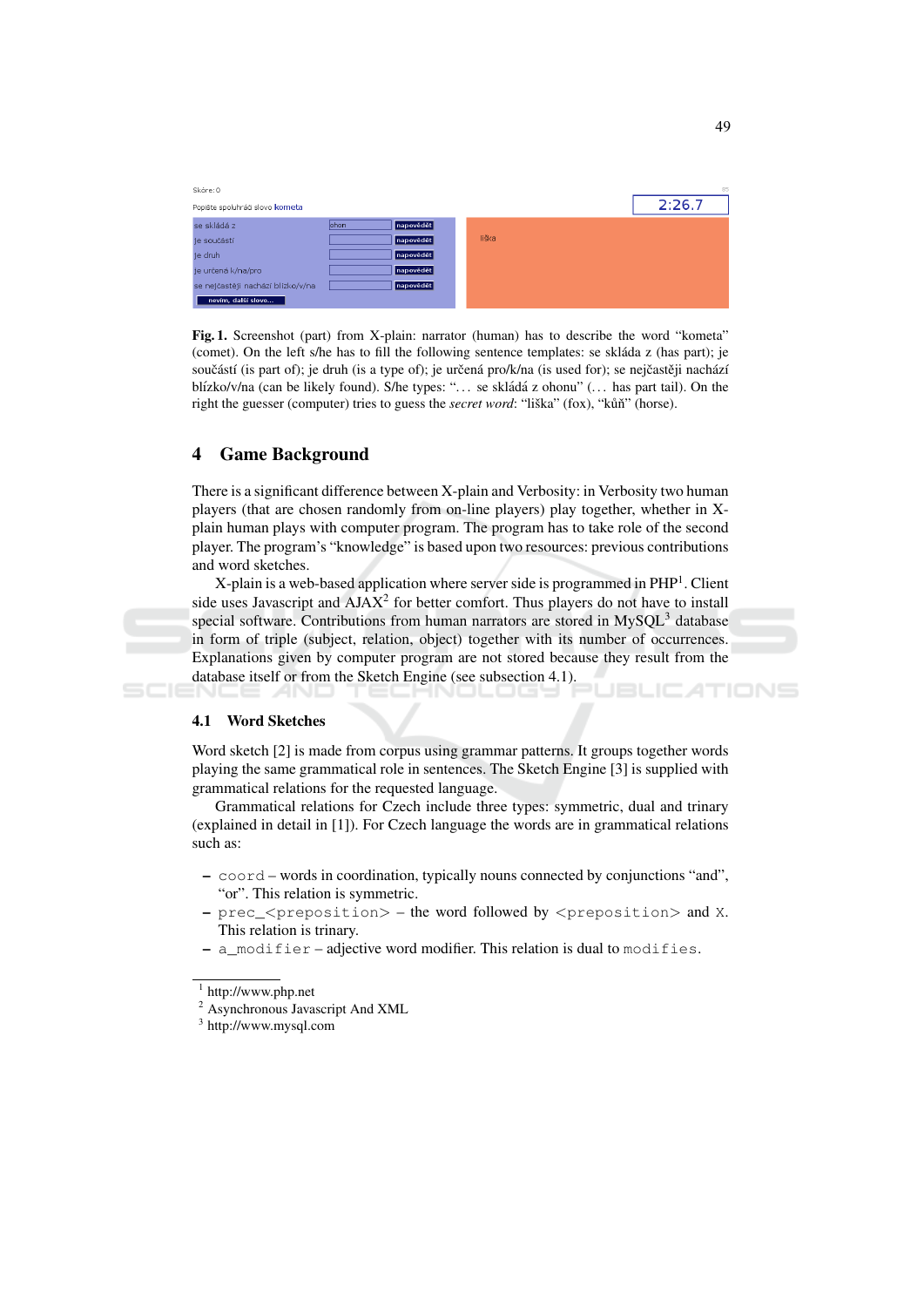### 4.2 From Grammar to Semantics

In X-plain the relations in sentence templates are semantic, but in word sketches only grammatical relations exist. Therefore, we propose a set of rules that link grammatical and semantic relations. The idea is similar to grammatical relations in Sketch Engine: the rules are quite straightforward and the results do not tend to be perfect, but plausible. Currently there are grammar-to-semantics rules such as:

```
is_related_to \implies ["coord"]
is part of \implies ["gen 1"]
has part of \implies ["gen 2"]
can have property \implies ["a modifier"]
```
The first rule is interpreted as "relation type is\_related\_to relates the secret word to all words from word sketch coord (coordination)". Similarly reverse grammar-to-semantics rules exist:

```
is_related_to \implies ["coord"]
is_part_of \implies ["gen_2"]
has_part_of \implies ["gen_1"]
can\_have\_property \implies ["modifies"]
```
### 4.3 Use of Word Sketches in the Game

In the role of narrator, X-plain looks for *objects* in the database of contributions (the result is a set), creates word sketch for the *secret word* and obtains a set of words depending on *grammar-to-semantics rules*. As explanation of the *secret word* it chooses randomly some word from the union of the two sets.

Conversely, in the role of guesser, the program looks for *subjects* in the database of contributions, creates word sketches for the *object* and obtains set of words depending on reverse grammar-to-semantics rules. X-plain tries to guess the secret word from words randomly chosen from the union of the two sets.

Example The secret word is "kometa" (comet)

- narrator (human) fills template: ... souvisí s vesmírem (... is related to space)
- guesser (computer) gets "hvězda" (star) from the database and science, solar, astronomy ... from word sketches Guesser chooses following words: astronomie (astronomy), věda (science), hvězda (star)
- narrator (human) fills template: ... může mít vlastnost Halleyova (... can have property Halley's)
- guesser (computer) gets no results from the database, but one result from word sketches: "kometa" (comet).
- success! (players score points)

So far human players score points  $1.24 \times$  more often than computer. For making computer program more successful we can arrange the results from database and word sketches and do not choose randomly but consider the frequency. On the other hand the more successful the computer is less the propositions we collect.

50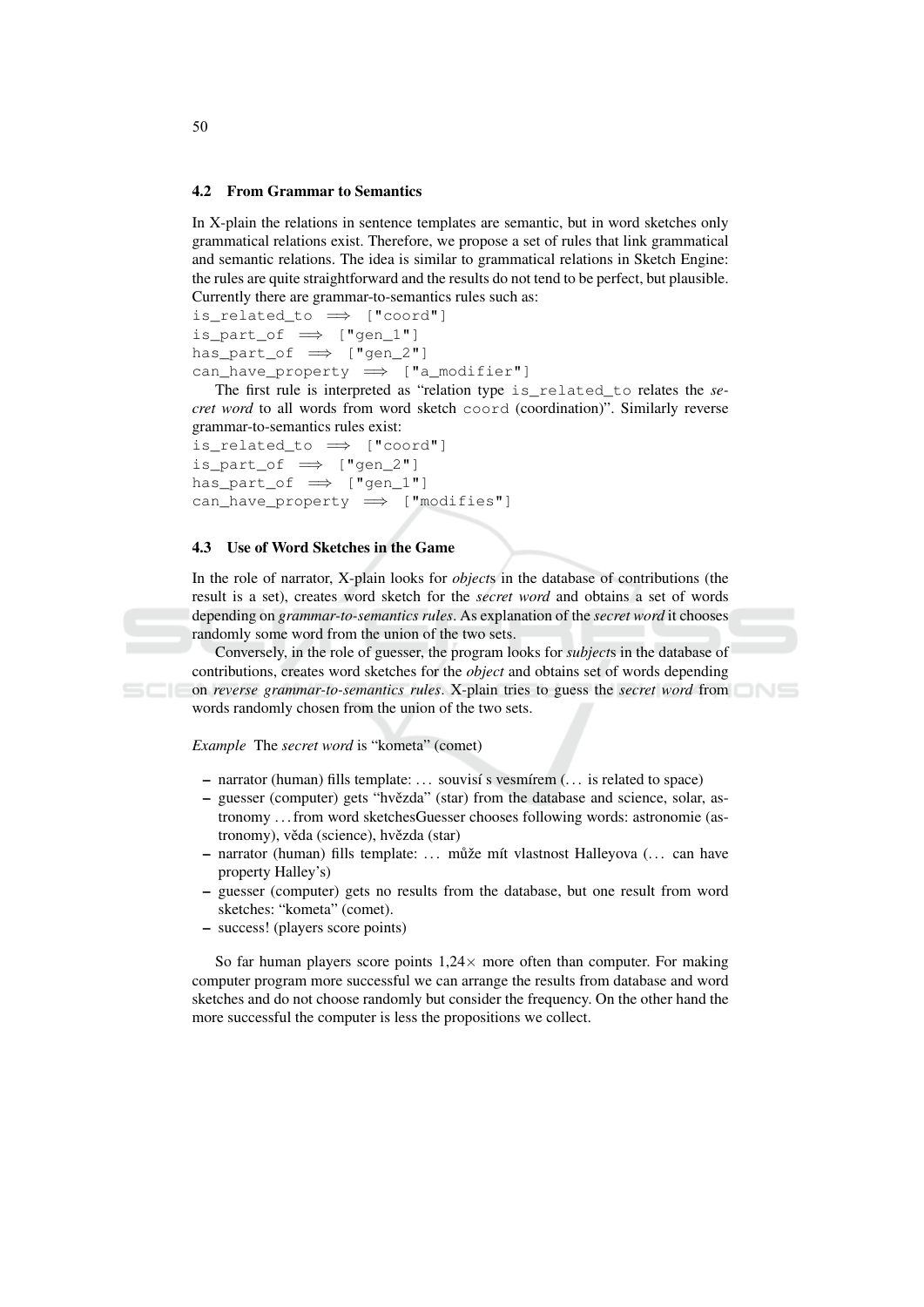| relation                       | relation      | % of occurrences |
|--------------------------------|---------------|------------------|
| is similar to                  | is_related_to | 1.08             |
| is similar to                  | lis_a_type_of | 0.51             |
| is_related_to                  | is part of    | 0.47             |
| is related to                  | is_a_type_of  | 0.47             |
| can_be_likely_found is_part_of |               | 0.47             |

Table 1. Relations that are used with same subjects and objects: X relation 1 Y and X relation 2Y.

### **Game Policy and Quality of Contributions** 5

A simple measure for quality of contributions is the agreement. Since common sense propositions are not a scientific approach we do not need to collect the "truth". All we need is the usage. Where a proposition repeats from different contributors, it means that several players think the same way about the *secret word*.

Players are playing with time limit, so they often write the first idea that comes to their mind. When collecting common sense propositions, this is rather an advantage. On the other hand the time limit can lead to many spelling errors.

In the data we have already collected (about 2200 propositions), the relation type is often misused. For example in the database we can find records such as:  $X$  is similar to Y and X is opposite of Y. This has not to be error in all cases, however we cannot weight the *relation type* same as the *secret word* or the *object*. Table 1 shows what types of relations (the most occuring cases) are used with the same subject and object and their occurrence ratio in the whole collection.

An important aspect of the collection is the coverage. We can observe that some words are passed very often with no propositions: either they are not understood by players or they are "hard" to explain. Table 2 shows words that are poorly covered and their categorization. The majority of them are abstract words and we can assume that these words are difficult to explain.

Table 2. Words difficult to explain for humans and their categorization. Number of unsuccessful guesses take in account only games where human player gives at least some clue.

| word                 | translation        | number of unsuccessful guesses category |                             |
|----------------------|--------------------|-----------------------------------------|-----------------------------|
| zpronevěra fraud     |                    |                                         | 5 abstract words            |
| zkouška              | exam/testing       |                                         | 4 abstract words, polysemes |
| myslivost            | woodcraft          |                                         | 3 domain specific terms     |
| $n$ emocný           | sick/invalid       |                                         | 3 polysemes                 |
| vztah                | relation           |                                         | 3 abstract words            |
| copyright            | copyright          |                                         | 2 abstract words            |
| demokracie democracy |                    |                                         | 2 abstract words            |
| guvernér             | governor/proconsul |                                         | 2 polysemes                 |
| ∣hrana               | edge/angle/knell   |                                         | 2 polysemes                 |
| lesák                | woodlander         |                                         | $2$ domain specific terms   |